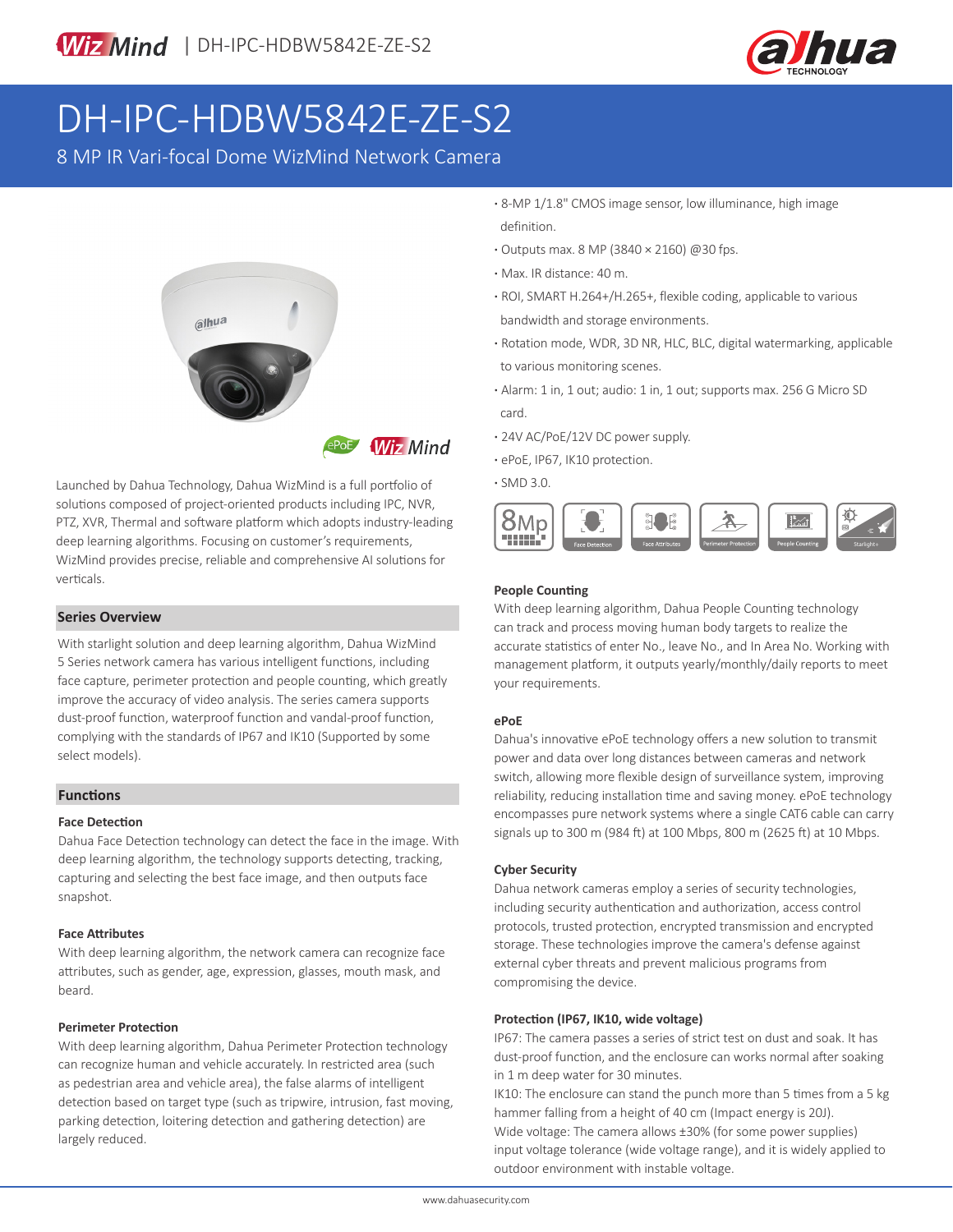### Wiz Mind | DH-IPC-HDBW5842E-ZE-S2

#### **Technical Specification** Camera Image Sensor 1/1.8" CMOS Max. Resolution 3840 (H) × 2160 (V) ROM 128 MB RAM 1 GB Scanning System Progressive Electronic Shutter Speed Auto/Manual 1/3 s–1/100,000 s Min. Illumination 0.004 Lux@F1.4 (Color, 30IRE) 0.0004 Lux@F1.4 (B/W, 30IRE) 0 lux (Illuminator on)  $S/N$  Ratio  $> 56$  dB Illumination Distance 40 m (131.2 ft) Illuminator On/Off Control Auto; Manual Illuminator Number 3 (IR) Pan/Tilt/Rotation Range Pan: 0°–355° Tilt: 0°–80° Rotation: 0°–355° Lens Lens Type Motorized vari-focal Lens Mount  $φ14$ Focal Length 2.7 mm–12.0 mm Max. Aperture F1.4 Field of View Horizontal: 110.4° (W)–45° (T) Vertical: 57.8° (W)–25.2° (T) Diagonal: 133.8° (W)–51.8° (T) Iris Control Auto Close Focus Distance 1.0 m (3.3 ft) DORI Distance Lens Detect Observe Recognize Identify  $W = \begin{bmatrix} 86 \text{ m} \\ 1282.3 \text{ m} \end{bmatrix}$ (282.2 ft) 34.4 m (112.9 ft) 17.2 m (56.4 ft) 8.6 m (28.2 ft)  $T = \frac{196 \text{ m}}{(642.0 \text{ ft})^2}$ (643.0 ft) 78.4 m (257.2 ft) 39.2 m (128.6 ft) 19.6 m (64.3 ft) Smart Event

| IVS                               | Abandoned object; missing object                                                                                                                                                                                                                                                                                                                                                      |  |  |
|-----------------------------------|---------------------------------------------------------------------------------------------------------------------------------------------------------------------------------------------------------------------------------------------------------------------------------------------------------------------------------------------------------------------------------------|--|--|
| Heat Map                          | Yes                                                                                                                                                                                                                                                                                                                                                                                   |  |  |
| Professional, intelligent         |                                                                                                                                                                                                                                                                                                                                                                                       |  |  |
| <b>IVS (Perimeter Protection)</b> | Tripwire; intrusion; fast moving (the three functions<br>support the classification and accurate detection<br>of vehicle and human); loitering detection; people<br>gathering; parking detection                                                                                                                                                                                      |  |  |
| <b>Face Detection</b>             | Face detection; track; snapshot optimization; snapshot;<br>face enhancement; face exposure; face matting setting:<br>face, single inch photo; three snapshot methods: real-<br>time snapshot, optimized snapshot, quality priority<br>snapshot; face angle filter; optimization time setting                                                                                          |  |  |
| People Counting                   | Support the counting of enter number, leave number<br>and pass number, and displaying and outputting yearly/<br>monthly/daily reports.<br>Support the counting of number in area, and 4 rules<br>configuration. Count number of people or stay time and<br>link alarm.<br>Support queue management, and 4 rules configuration.<br>Count number of people or stay time and link alarm. |  |  |

| Intelligent Search       | Work together with Smart NVR to perform refine<br>intelligent search, event extraction and merging to event<br>videos.                                                                                                                                                                                                                                                                                                                                                                                |  |  |  |
|--------------------------|-------------------------------------------------------------------------------------------------------------------------------------------------------------------------------------------------------------------------------------------------------------------------------------------------------------------------------------------------------------------------------------------------------------------------------------------------------------------------------------------------------|--|--|--|
| Video                    |                                                                                                                                                                                                                                                                                                                                                                                                                                                                                                       |  |  |  |
| Video Compression        | H.265; H.264; H.264H; H.264B; MJPEG (Only supported<br>by the sub stream)                                                                                                                                                                                                                                                                                                                                                                                                                             |  |  |  |
| Smart Codec              | Smart H.265+/H.264+                                                                                                                                                                                                                                                                                                                                                                                                                                                                                   |  |  |  |
| Video Frame Rate         | Main stream: 3840× 2160 (1 fps-25/30 fps)<br>Sub stream: D1 (1 fps-25/30 fps)<br>Third stream: 1080p (1 fps-25/30 fps)<br>*The values above are the max. frame rates of each stream; for<br>multiple streams, the values will be subjected to the total encoding<br>capacity.                                                                                                                                                                                                                         |  |  |  |
| Stream Capability        | 3 streams                                                                                                                                                                                                                                                                                                                                                                                                                                                                                             |  |  |  |
| Resolution               | 3840 x 2160; 2592 x 1944; 2688 x 1520; 2560 x 1440;<br>2304 × 1296; 1080p (1920 × 1080); 1.3M (1280 × 960);<br>720p (1280 × 720); D1 (704 × 576/704 × 480); VGA<br>$(640 \times 480)$ ; CIF $(352 \times 288/352 \times 240)$                                                                                                                                                                                                                                                                         |  |  |  |
| Bit Rate Control         | CBR/VBR                                                                                                                                                                                                                                                                                                                                                                                                                                                                                               |  |  |  |
| Video Bit Rate           | H.264: 32 kbps-8192 kbps<br>H.265: 32 kbps-8192 kbps                                                                                                                                                                                                                                                                                                                                                                                                                                                  |  |  |  |
| Day/Night                | Auto (ICR)/Color/B/W                                                                                                                                                                                                                                                                                                                                                                                                                                                                                  |  |  |  |
| BLC                      | Yes                                                                                                                                                                                                                                                                                                                                                                                                                                                                                                   |  |  |  |
| HLC                      | Yes                                                                                                                                                                                                                                                                                                                                                                                                                                                                                                   |  |  |  |
| WDR                      | 120 dB                                                                                                                                                                                                                                                                                                                                                                                                                                                                                                |  |  |  |
| White Balance            | Auto; natural; street lamp; outdoor; manual; regional<br>custom                                                                                                                                                                                                                                                                                                                                                                                                                                       |  |  |  |
| Gain Control             | Auto; manual                                                                                                                                                                                                                                                                                                                                                                                                                                                                                          |  |  |  |
| Noise Reduction          | 3D NR                                                                                                                                                                                                                                                                                                                                                                                                                                                                                                 |  |  |  |
| <b>Motion Detection</b>  | OFF/ON (4 areas, rectangular)                                                                                                                                                                                                                                                                                                                                                                                                                                                                         |  |  |  |
| Region of Interest (RoI) | Yes (4 areas)                                                                                                                                                                                                                                                                                                                                                                                                                                                                                         |  |  |  |
| Image Stabilization      | Electronic Image Stabilization (EIS)                                                                                                                                                                                                                                                                                                                                                                                                                                                                  |  |  |  |
| Defog                    | Yes                                                                                                                                                                                                                                                                                                                                                                                                                                                                                                   |  |  |  |
| <b>Image Rotation</b>    | 0°/90°/180°/270°(Support 90°/270° with 4M<br>resolution and lower)                                                                                                                                                                                                                                                                                                                                                                                                                                    |  |  |  |
| Mirror                   | Yes                                                                                                                                                                                                                                                                                                                                                                                                                                                                                                   |  |  |  |
| Privacy Masking          | 4 areas                                                                                                                                                                                                                                                                                                                                                                                                                                                                                               |  |  |  |
| Audio                    |                                                                                                                                                                                                                                                                                                                                                                                                                                                                                                       |  |  |  |
| Audio Compression        | PCM; G.711a; G.711Mu; G.726; G.723                                                                                                                                                                                                                                                                                                                                                                                                                                                                    |  |  |  |
| Alarm                    |                                                                                                                                                                                                                                                                                                                                                                                                                                                                                                       |  |  |  |
| Alarm Event              | No SD card; SD card full; SD card error; network<br>disconnection; IP conflict; illegal access; motion<br>detection; video tampering; defocus detection; scene<br>changing; intrusion; tripwire; abandoned object;<br>missing object; fast moving; parking detection; loitering<br>detection; people gathering; input abnormal detection;<br>intensity change detection; people counting; face<br>detection; people counting in area; stay alarm; people<br>No. exception detection; queue management |  |  |  |
| Network                  |                                                                                                                                                                                                                                                                                                                                                                                                                                                                                                       |  |  |  |
| Network Port             | RJ-45 (10/100 Base-T)                                                                                                                                                                                                                                                                                                                                                                                                                                                                                 |  |  |  |
| SDK and API              | Yes                                                                                                                                                                                                                                                                                                                                                                                                                                                                                                   |  |  |  |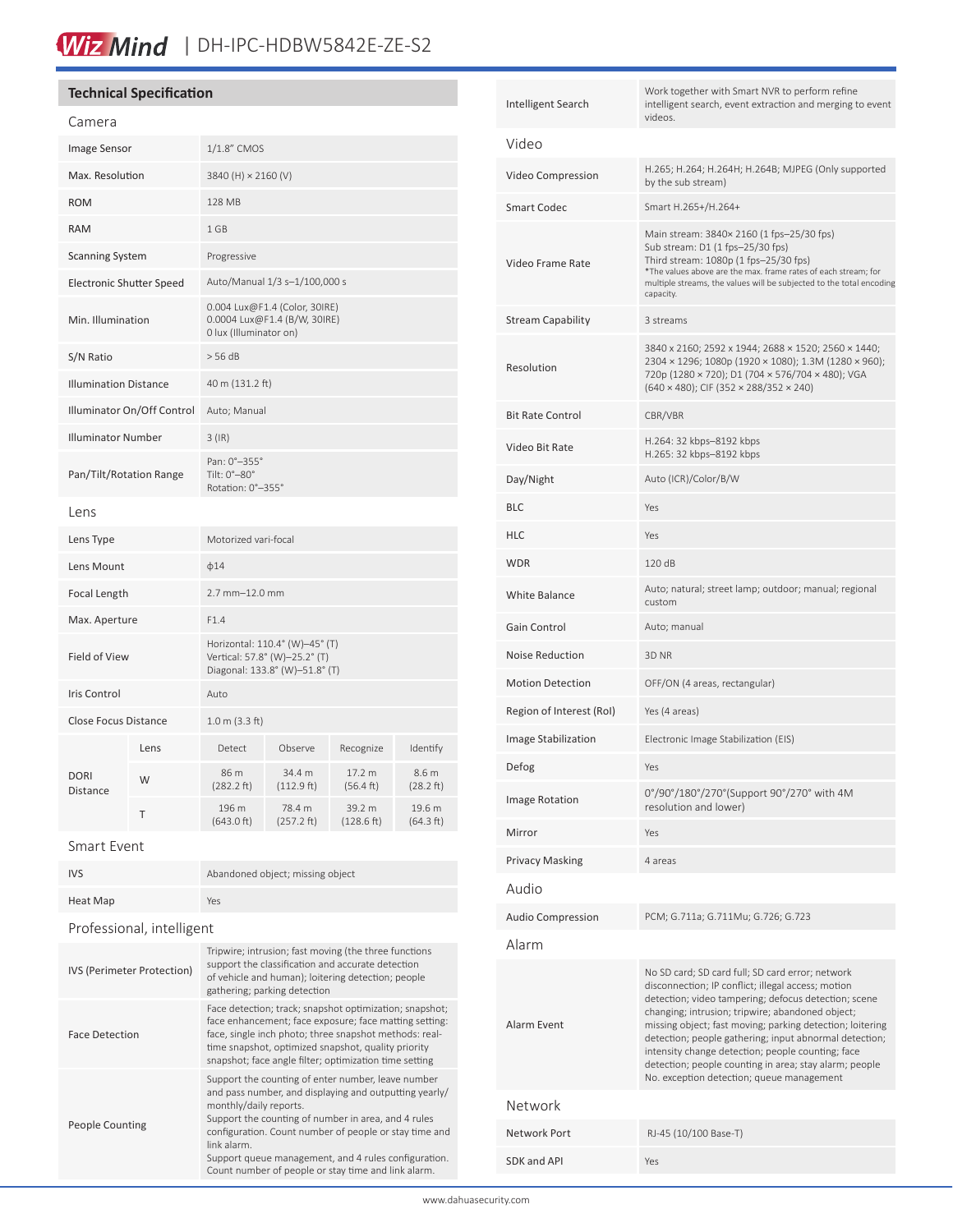### Wiz Mind | DH-IPC-HDBW5842E-ZE-S2

| <b>Cyber Security</b>        | Video encryption; configuration encryption; Digest;<br>WSSE; account lockout; security logs; generation and<br>importing of X.509 certification; HTTPS; trusted boot;<br>trusted execution; trusted upgrade                              |  |
|------------------------------|------------------------------------------------------------------------------------------------------------------------------------------------------------------------------------------------------------------------------------------|--|
| Network Protocol             | IPv4; IPv6; HTTP; HTTPS; TCP; UDP; ARP; RTP; RTSP;<br>RTCP; RTMP; SMTP; FTP; SFTP; DHCP; DNS; DDNS; QoS;<br>UPnP; NTP; Multicast; ICMP; IGMP; NFS; SAMBA; PPPoE;<br>802.1x; SNMP                                                         |  |
| Interoperability             | ONVIF (Profile S/Profile G/Profile T); CGI; Milestone; P2P                                                                                                                                                                               |  |
| User/Host                    | 20 (Total bandwidth: 80 M)                                                                                                                                                                                                               |  |
| Storage                      | FTP; SFTP; Micro SD card (Support max. 256 G); NAS                                                                                                                                                                                       |  |
| <b>Browser</b>               | IE: IE8 and later<br>Chrome<br>Firefox<br>Safari: Safari 12 and later                                                                                                                                                                    |  |
| Management Software          | Smart PSS; DSS; DMSS                                                                                                                                                                                                                     |  |
| <b>Mobile Client</b>         | iOS; Android                                                                                                                                                                                                                             |  |
| Certification                |                                                                                                                                                                                                                                          |  |
| Certifications               | CE-LVD: EN62368-1<br>CE-EMC: Electromagnetic Compatibility Directive<br>2014/30/EU<br>FCC: 47 CFR FCC Part 15, Subpart B<br>UL/CUL: UL60950-1 CAN/CSA C22.2 No.60950-1-07                                                                |  |
| Port                         |                                                                                                                                                                                                                                          |  |
| Audio Input                  | 1 channel (terminal)                                                                                                                                                                                                                     |  |
| Audio Output                 | 1 channel (terminal)                                                                                                                                                                                                                     |  |
| Alarm Input                  | 1 channels in: 5 mA 5 VDC                                                                                                                                                                                                                |  |
| Alarm Output                 | 1 channels out: 300 mA 12 VDC                                                                                                                                                                                                            |  |
| Power                        |                                                                                                                                                                                                                                          |  |
| Power Supply                 | 12 VDC (±25%)/24 VAC (±30%)/PoE (802.3af)/ePoE                                                                                                                                                                                           |  |
| Power Consumption            | Basic power consumption: 5.2 W (12 VDC); 5.0 W (24<br>VAC); 5.5 W (PoE)<br>Max. power consumption (H.265 + max. stream +<br>intelligent function + IR LED + focus): $9.6 \text{ W}$ (12 VDC); $9.9 \text{ W}$<br>W (24 VAC); 10.1W (PoE) |  |
| Environment                  |                                                                                                                                                                                                                                          |  |
| <b>Operating Temperature</b> | -30 °C to +60 °C (-22 °F to +140 °F)/Less than 95% RH                                                                                                                                                                                    |  |
| Storage Temperature          | -30 °C to +60 °C (-22 °F to +140 °F)                                                                                                                                                                                                     |  |
| Protection                   | IP67; IK10                                                                                                                                                                                                                               |  |
| Structure                    |                                                                                                                                                                                                                                          |  |
| Casing                       | Metal                                                                                                                                                                                                                                    |  |
| <b>Product Dimensions</b>    | $0159.1$ mm × 118.1 mm (6.26" × 4.65")                                                                                                                                                                                                   |  |
| Net Weight                   | 0.95 kg (2.09 lb)                                                                                                                                                                                                                        |  |
| <b>Gross Weight</b>          | 1.20 kg (2.65 lb)                                                                                                                                                                                                                        |  |

| <b>Ordering Information</b> |                                            |                                                        |  |  |
|-----------------------------|--------------------------------------------|--------------------------------------------------------|--|--|
| Type                        | Model                                      | Description                                            |  |  |
| 8MP<br>Camera               | DH-IPC-HDBW5842FP-7F-<br>2712-DC12AC24V-S2 | 8 MP IR Vari-focal Dome WizMind<br>Network Camera, PAL |  |  |
|                             | IPC-HDBW5842FP-7F-2712-<br>DC12AC24V-S2    | 8 MP IR Vari-focal Dome WizMind<br>Network Camera, PAL |  |  |
| Accessories<br>(Optional)   | <b>PFA138</b>                              | <b>Junction Box Bracket</b>                            |  |  |
|                             | PFB211W                                    | Wall Mount Bracket                                     |  |  |
|                             | PFB300C                                    | Ceiling Mount Bracket                                  |  |  |
|                             | <b>PFA152-F</b>                            | Pole Mount Bracket                                     |  |  |
|                             | PFB201C                                    | In-ceiling Mount Bracket                               |  |  |
|                             | PFA101                                     | Mount Adapter                                          |  |  |
|                             | <b>PFM321D</b>                             | 12 VDC 1A Power Adapter                                |  |  |
|                             | LR1002-1ET/1EC                             | Single-port Long Reach Ethernet over<br>Coax Extender  |  |  |
|                             | PEM900-F                                   | Integrated Mount Tester                                |  |  |

#### **Accessories**

П

### **Optional**:



PFA138 Junction Box Bracket



PFB211W Wall Mount Bracket



PFB300C Ceiling Mount Bracket

 $\epsilon$ 



Pole Mount Bracket

PFB201C In-ceiling Mount Bracket





PFM900-E Integrated Mount Tester

PFA152-E

PFM321D 12 VDC 1 A Power Adapter



Single-port Long Coax Extender

LR1002-1ET/1EC Reach Ethernet over